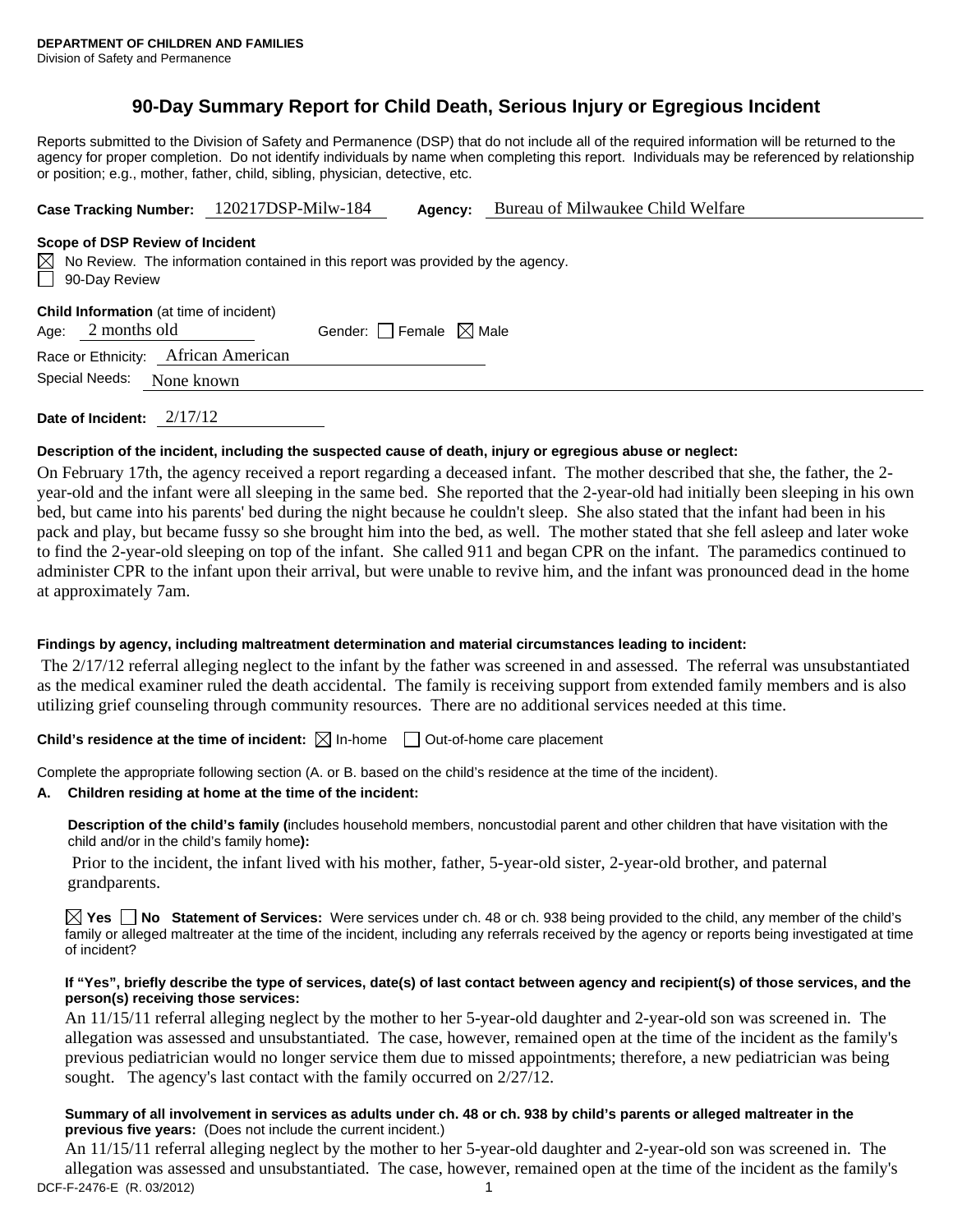Division of Safety and Permanence

previous pediatrician would no longer service them due to missed appointments; therefore a new pediatrician was being sought.

A 2/23/11 referral alleging neglect by the mother to the 1-year-old (now 2-year-old) was screened in, assessed and unsubstantiated. Due to concerns about the mother's ability to consistently meet her son's special medical needs, the family agreed to work with Safety Services to enhance the mother's parenting skills as well as assist her in identifying appropriate community resources to safely care for her children and provide for their basic needs. The family worked with Safety Services from May of 2011 through September of 2011, at which time the mother had successfully met her goals and the case was closed.

A 7/7/10 referral alleging neglect by the mother to the 3-year-old (now 5-year-old) and 1-year-old (now 2-year-old) was screened in, assessed, and unsubstantiated as there were no safety concerns identified and the mother was appropriately utilizing community resources.

Referrals alleging medical neglect by the mother to the 6-month-old (now 2-year-old) were screened in on 12/26/09 and 12/17/09, due to concerns regarding the mother's ability to adequately meet her son's special needs. The referrals were assessed together and unsubstantiated, as there was no evidence to support that the mother was not capable of appropriately caring for her child.

An 8/1/08 referral alleging neglect to the 2-year-old (now 5-year-old) by an unknown maltreater was screened in, assessed and unsubstantiated as no present or impending safety threats were identified.

#### **Summary of actions taken by the agency under ch. 48, including any investigation of a report or referrals to services involving the child, any member of the child's family living in this household and the child's parents and alleged maltreater at the age of 18 years or older.** (Does not include the current incident.)

(Note: Screened out reports listed in this section may include only the date of the report, screening decision, and if a referral to services occurred at Access. Reports that do not constitute a reasonable belief of maltreatment or a reason to believe that the child is threatened with harm are not required to be screened in for an initial assessment, and no further action is required by the agency.)

See previous section

#### **Summary of any investigation involving the child, any member of the child's family and alleged maltreater conducted under ch. 48 or ch. 938 and any services provided to the child and child's family since the date of the incident:**

The agency screened in and assessed the allegation of neglect to this infant by the father. The agency unsubstantiated the allegation as the medical examiner ruled the infant's death accidental. The family is utilizing community supports for grief counseling to deal with their loss and is continuing to access community supports to assist them in meeting their other child's medical needs. No additional services are needed at this time.

## **B. Children residing in out-of-home (OHC) placement at time of incident:**

#### **Description of the OHC placement and basis for decision to place child there:**

n/a

## **Description of all other persons residing in the OHC placement home:**

n/a

**Licensing history:** Including type of license, duration of license, summary of any violations by licensee or an employee of licensee that constitutes a substantial failure to protect and promote the welfare of the child. n/a

| <b>Summary of any actions taken by agency in response to the incident:</b> (Check all that apply.) |                                       |
|----------------------------------------------------------------------------------------------------|---------------------------------------|
| $\boxtimes$ Screening of Access report                                                             | Attempted or successful reunification |
| Protective plan implemented                                                                        | Referral to services                  |

| Transportation assistance |  |
|---------------------------|--|
|---------------------------|--|

- Safety plan implemented **Collaboration with law enforcement** Collaboration with law enforcement
- Temporary physical custody of child  $\boxtimes$  Collaboration with medical professionals
- Petitioned for court order / CHIPS (child in need of Supervised visitation
- protection or services **Case remains open for services** Case remains open for services
- Placement into foster home Case closed by agency
- Placement with relatives Initiated efforts to address or enhance community
- Ongoing Services case management collaboration on CA/N cases
	- Other (describe):

Initial assessment conducted